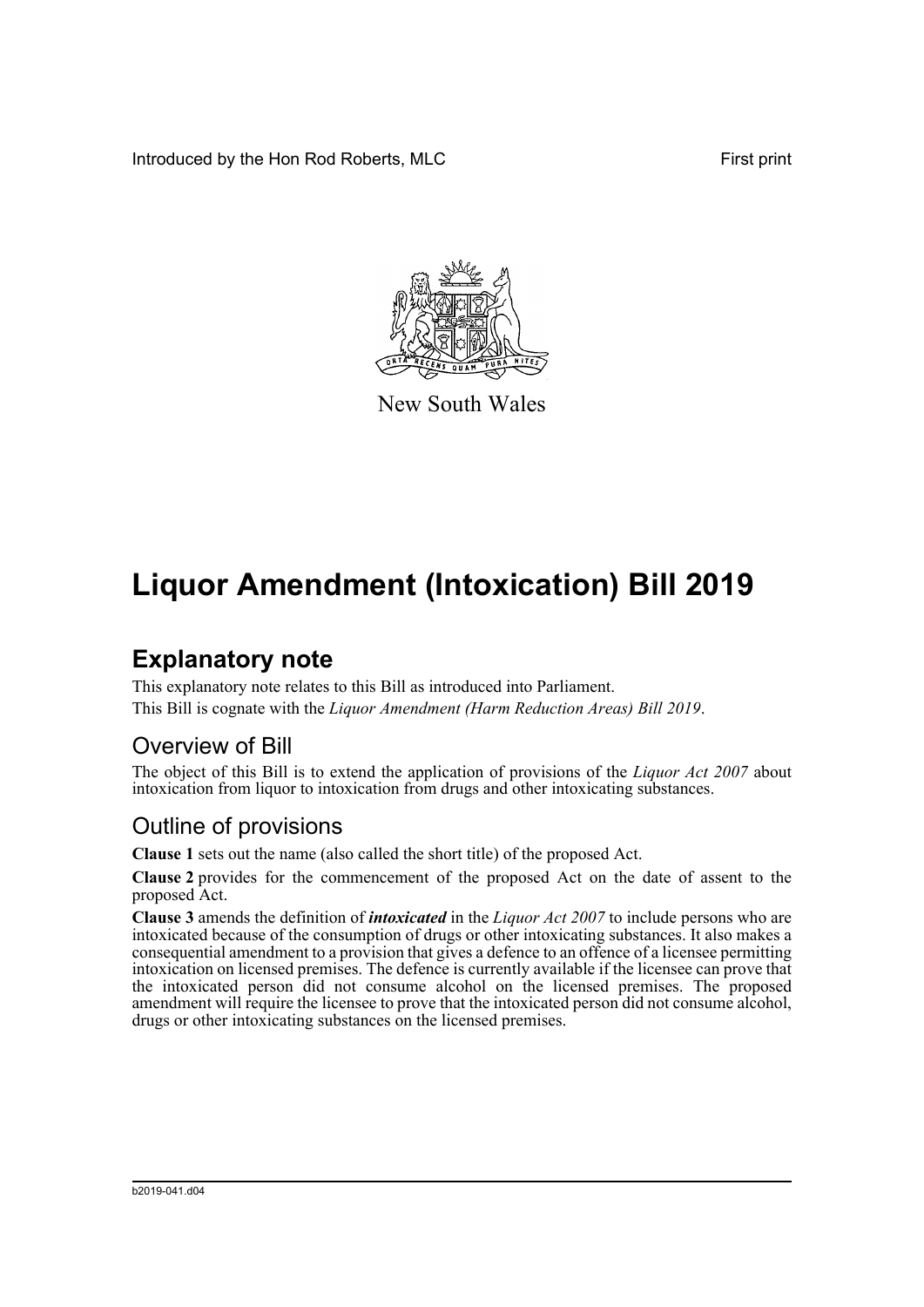Introduced by the Hon Rod Roberts, MLC First print



New South Wales

# **Liquor Amendment (Intoxication) Bill 2019**

## **Contents**

|   |                                    | Page |
|---|------------------------------------|------|
| 1 | Name of Act                        |      |
|   | 2 Commencement                     |      |
| 3 | Amendment of Liquor Act 2007 No 90 |      |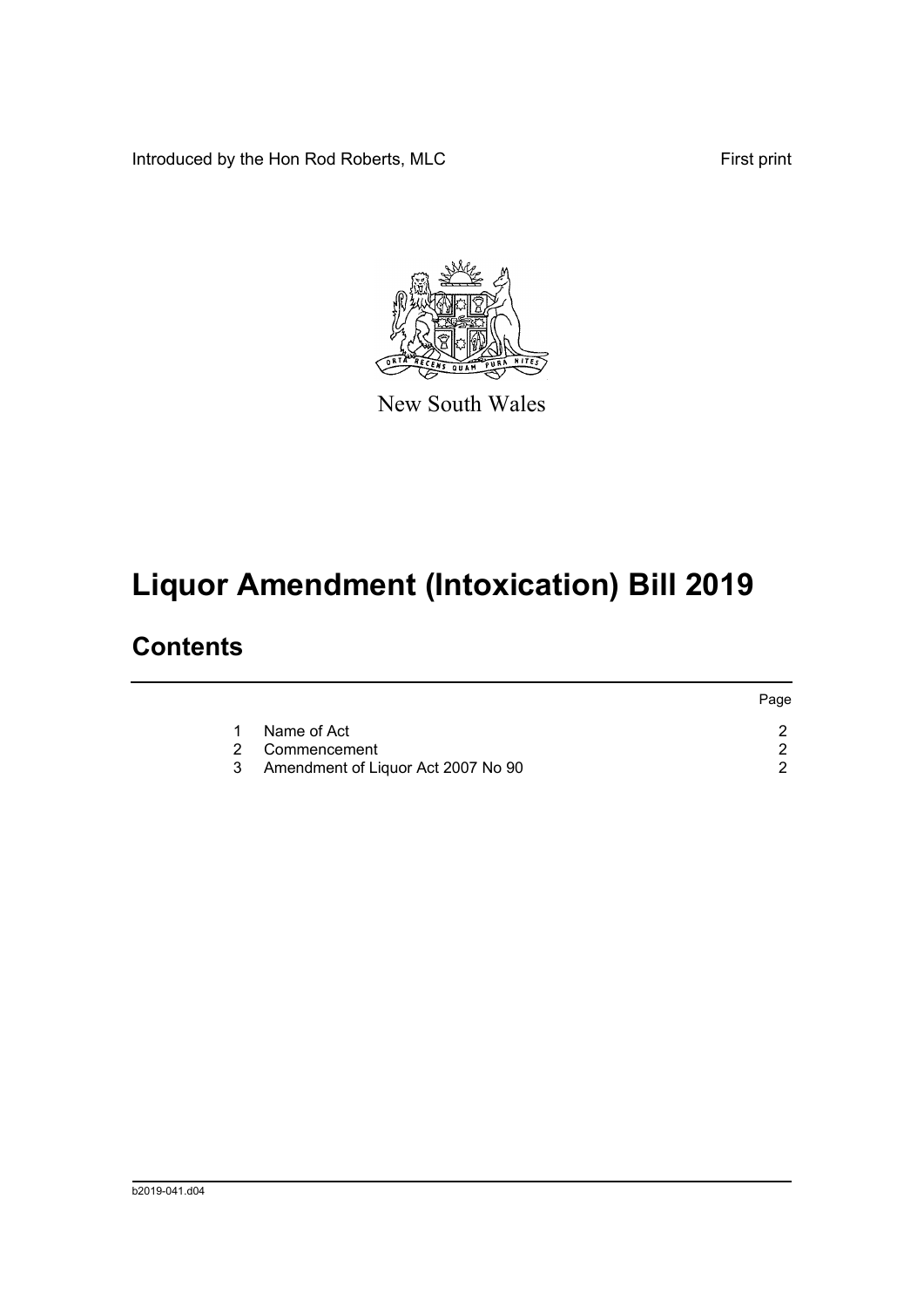

New South Wales

## **Liquor Amendment (Intoxication) Bill 2019**

No , 2019

#### **A Bill for**

An Act to amend the *Liquor Act 2007* to extend the application of provisions of that Act about intoxication to intoxication from drugs and other intoxicating substances.